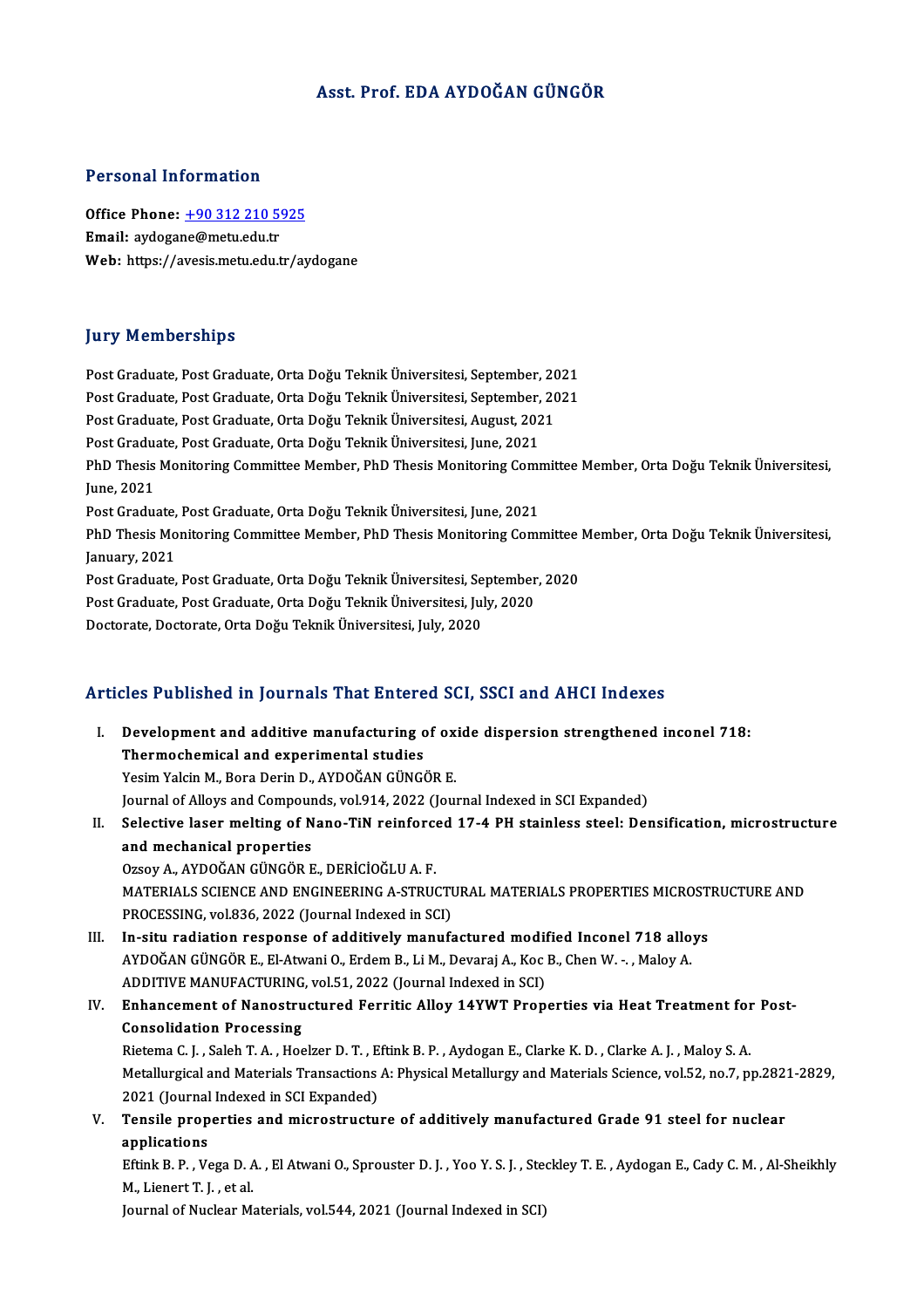| VI.    | In Situ Micro-Pillar Compression to Examine Radiation-Induced Hardening Mechanisms of FeCrAl                      |
|--------|-------------------------------------------------------------------------------------------------------------------|
|        | Alloys                                                                                                            |
|        | Cui Y., Aydogan E., Gigax J. G., Wang Y., Misra A., Maloy S. A., Li N.                                            |
|        | Acta Materialia, vol.202, pp.255-265, 2021 (Journal Indexed in SCI)                                               |
| VII.   | In-situ observation of nano-oxide and defect evolution in 14YWT alloys                                            |
|        | Aydogan E., El-Atwani O., Li M., Maloy S.                                                                         |
|        | Materials Characterization, vol.170, 2020 (Journal Indexed in SCI)                                                |
| VIII.  | Nitrogen effects on radiation response in 12Cr ferritic/martensitic alloys                                        |
|        | Aydogan E., Gigax J. G., Parker S. S., Eftink B. P., Chancey M., Poplawsky J., Maloy S. A.                        |
|        | Scripta Materialia, vol.189, pp.145-150, 2020 (Journal Indexed in SCI Expanded)                                   |
| IX.    | Damage relief of ion-irradiated Inconel alloy 718 via annealing                                                   |
|        | Fincher C. D., Turman H., French A., Chancey M., Gigax J., Aydogan E., Zhao D., Yadav D., Xie K., Wang Y., et al. |
|        | NUCLEAR INSTRUMENTS & METHODS IN PHYSICS RESEARCH SECTION B-BEAM INTERACTIONS WITH                                |
|        | MATERIALS AND ATOMS, vol.479, pp.157-162, 2020 (Journal Indexed in SCI)                                           |
| X.     | alpha ' formation kinetics and radiation induced segregation in neutron irradiated 14YWT                          |
|        | nanostructured ferritic alloys                                                                                    |
|        | Aydogan E., Martinez E., March K., El-Atwani O., Krumwiede D. L., Hosemann P., Saleh T., Maloy S. A.              |
|        | SCIENTIFIC REPORTS, vol.9, 2019 (Journal Indexed in SCI)                                                          |
| XI.    | Impact of composition modification induced by ion beam Coulomb-drag effects on the                                |
|        | nanoindentation hardness of HT9                                                                                   |
|        | Gigax J. G., Kim H., Aydogan E., Price L. M., Wang X., Maloy S. A., Garner F. A., Shao L.                         |
|        | NUCLEAR INSTRUMENTS & METHODS IN PHYSICS RESEARCH SECTION B-BEAM INTERACTIONS WITH                                |
|        | MATERIALS AND ATOMS, vol.444, pp.68-73, 2019 (Journal Indexed in SCI)                                             |
| XII.   | Response of 14YWT alloys under neutron irradiation: A complementary study on microstructure                       |
|        | and mechanical properties                                                                                         |
|        | Aydogan E., Weaver J. S., Carvajal-Nunez U., Schneider M. M., Gigax J. G., Krumwiede D. L., Hosemann P., Saleh T  |
|        | A., Mara N.A., Hoelzer D.T., et al.                                                                               |
|        | ACTA MATERIALIA, vol.167, pp.181-196, 2019 (Journal Indexed in SCI)                                               |
| XIII.  | Effect of High-Density Nanoparticles on Recrystallization and Texture Evolution in Ferritic Alloys                |
|        | Aydogan E., Rietema C. J., Carvajal-Nunez U., Vogel S. C., Li M., Maloy S. A.                                     |
|        | CRYSTALS, vol 9, no 3, 2019 (Journal Indexed in SCI)                                                              |
| XIV.   | Unprecedented irradiation resistance of nanocrystalline tungsten with equiaxed nanocrystalline                    |
|        | grains to dislocation loop accumulation                                                                           |
|        | El-Atwani O., Esquivel E., Aydogan E., Martinez E., Baldwin J. K., Li M., Uberuaga B. P., Maloy S. A.             |
|        | ACTA MATERIALIA, vol.165, pp.118-128, 2019 (Journal Indexed in SCI)                                               |
| XV.    | Microstructure and mechanical properties of FeCrAl alloys under heavy ion irradiations                            |
|        | Aydogan E., Weaver J. S., Maloy S. A., El-Atwani O., Wang Y. Q., Mara N. A.                                       |
|        | JOURNAL OF NUCLEAR MATERIALS, vol.503, pp.250-262, 2018 (Journal Indexed in SCI)                                  |
| XVI.   | Loop and void damage during heavy ion irradiation on nanocrystalline and coarse grained tungsten:                 |
|        | Microstructure, effect of dpa rate, temperature, and grain size                                                   |
|        | El-Atwani O., Esquivel E., EFE M., Aydogan E., Wang Y. Q., Martinez E., Maloy S. A.                               |
|        | Acta Materialia, vol.149, pp.206-219, 2018 (Journal Indexed in SCI Expanded)                                      |
| XVII.  | High temperature microstructural stability and recrystallization mechanisms in 14YWT alloys                       |
|        | Aydogan E., El-Atwani O., Takajo S., Vogel S. C., Maloy S. A.                                                     |
|        | ACTA MATERIALIA, vol.148, pp.467-481, 2018 (Journal Indexed in SCI)                                               |
| XVIII. | Detailed transmission electron microscopy study on the mechanism of dislocation loop rafting in                   |
|        | tungsten                                                                                                          |
|        | El-Atwani O., Aydogan E., Esquivel E., EFE M., Wang Y. Q., Maloy S. A.                                            |
|        | Acta Materialia, vol.147, pp.277-283, 2018 (Journal Indexed in SCI Expanded)                                      |
| XIX.   | Effect of tube processing methods on microstructure, mechanical properties and irradiation                        |
|        | response of 14YWT nanostructured ferritic alloys                                                                  |
|        |                                                                                                                   |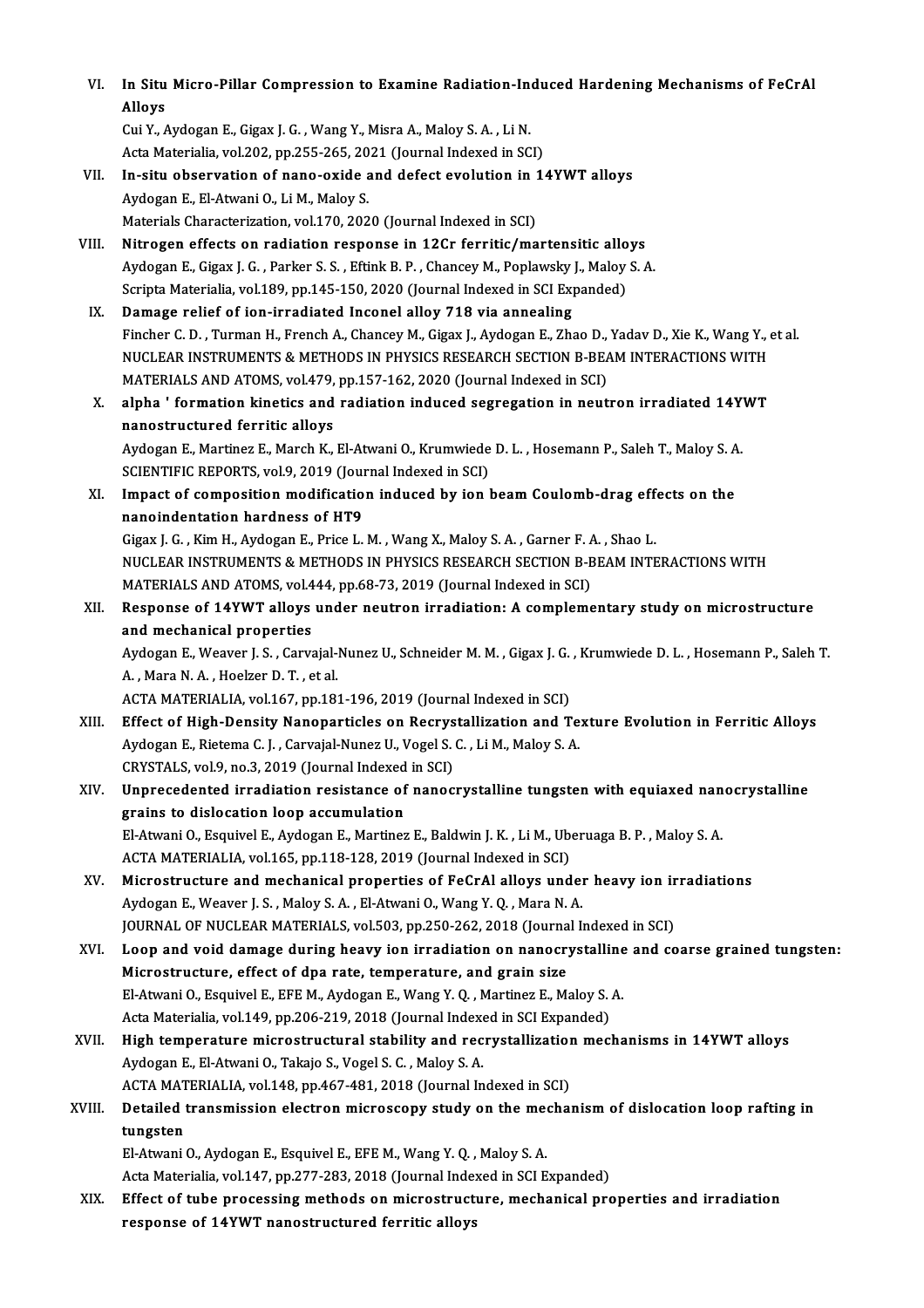Aydogan E., Maloy S. A. , Anderoglu O., Sun C., Gigax J. G. , Shao L., Garner F. A. , Anderson I. E. , Lewandowski J. J.<br>ACTA MATERIALIA, vel 134, pp.116,127, 2017, (Journal Indeved in SCL) Aydogan E., Maloy S. A. , Anderoglu O., Sun C., Gigax J. G. , Shao L., Garner<br>ACTA MATERIALIA, vol.134, pp.116-127, 2017 (Journal Indexed in SCI)<br>Effect of self ion innediction on the misrostrustural shanges of

Aydogan E., Maloy S. A. , Anderoglu O., Sun C., Gigax J. G. , Shao L., Garner F. A. , Anderson I. E. , Lewandows<br>ACTA MATERIALIA, vol.134, pp.116-127, 2017 (Journal Indexed in SCI)<br>XX. Effect of self-ion irradiation on the ACTA MATERIALIA, vol.134, pp.11<br>Effect of self-ion irradiation of<br>severely deformed conditions<br>Aydegan E. Chan T. Cigay L.C. Ch Effect of self-ion irradiation on the microstructural changes of alloy EK-181 in annealed and<br>severely deformed conditions<br>Aydogan E., Chen T., Gigax J. G. , Chen D., Wang X., Dzhumaev P. S. , Emelyanova O. V. , Ganchenkov severely deformed conditio<br>Aydogan E., Chen T., Gigax J. G. ,<br>A. , Leontiva-Smirnova M., et al.<br>JOUPNAL OF NUCLEAP MATER Aydogan E., Chen T., Gigax J. G. , Chen D., Wang X., Dzhumaev P. S. , Emelyanova O. V. , Ga<br>A. , Leontiva-Smirnova M., et al.<br>JOURNAL OF NUCLEAR MATERIALS, vol.487, pp.96-104, 2017 (Journal Indexed in SCI)<br>Stability of nan A., Leontiva-Smirnova M., et al.<br>JOURNAL OF NUCLEAR MATERIALS, vol.487, pp.96-104, 2017 (Journal Indexed in SCI)<br>XXI. Stability of nanosized oxides in ferrite under extremely high dose self ion irradiations Aydogan E., Almirall N., Odette G.R., Maloy S.A., Anderoglu O., Shao L., Gigax J.G., Price L., Chen D., Chen T., et al. Stability of nanosized oxides in ferrite under extremely high dose self ion in<br>Aydogan E., Almirall N., Odette G. R. , Maloy S. A. , Anderoglu O., Shao L., Gigax J. G. , Prio<br>JOURNAL OF NUCLEAR MATERIALS, vol.486, pp.86-95 XXII. Characterization of phase properties and deformation in ferritic-austenitic duplex stainless steels by<br>nanoindentation and finite element method JOURNAL OF NUCLEAR MATERIALS, vol.486, pp.8<br>Characterization of phase properties and denanoindentation and finite element method Schwarm S. C., Kolli R. P., Aydogan E., Mburu S., Ankem S. nanoindentation and finite element method<br>Schwarm S. C. , Kolli R. P. , Aydogan E., Mburu S., Ankem S.<br>MATERIALS SCIENCE AND ENGINEERING A-STRUCTURAL MATERIALS PROPERTIES MICROSTRUCTURE AND<br>PROCESSING .vel 680, pp.359, 367 Schwarm S. C. , Kolli R. P. , Aydogan E., Mburu S., Ankem S.<br>MATERIALS SCIENCE AND ENGINEERING A-STRUCTURAL MATER<br>PROCESSING, vol.680, pp.359-367, 2017 (Journal Indexed in SCI)<br>Beem contemination, induced compositional alt MATERIALS SCIENCE AND ENGINEERING A-STRUCTURAL MATERIALS PROPERTIES MICROSTRUCTURE AND<br>PROCESSING, vol.680, pp.359-367, 2017 (Journal Indexed in SCI)<br>XXIII. Beam-contamination-induced compositional alteration and its neutr PROCESSING, vol.680, pp.359-367, 2017 (Journal Indexed in SCI)<br>Beam-contamination-induced compositional alteration and<br>simulation of neutron-induced void swelling<br>Gigax J. G., Kim H., Aydogan E., Garner F. A., Maloy S., Sh Beam-contamination-induced compositional alteration<br>simulation of neutron-induced void swelling<br>Gigax J. G. , Kim H., Aydogan E., Garner F. A. , Maloy S., Shao L.<br>MATERIALS RESEARCH LETTERS .vel 5, p.e. 7, pp.479,495,201 MATERIALS RESEARCH LETTERS, vol.5, no.7, pp.478-485, 2017 (Journal Indexed in SCI) Gigax J. G. , Kim H., Aydogan E., Garner F. A. , Maloy S., Shao L.<br>MATERIALS RESEARCH LETTERS, vol.5, no.7, pp.478-485, 2017 (Journal Indexed<br>XXIV. Radiation response of alloy T91 at damage levels up to 1000 peak dpa Gigax J. G. , Chen T., Kim H., Wang J., Price L. M. , Aydogan E., Maloy S. A. , Schreiber D. K. , Toloczko M. B. , Garner F.<br>A. , et al. Radiatio<br>Gigax J. (<br>A. , et al.<br>IOUPNA) Gigax J. G. , Chen T., Kim H., Wang J., Price L. M. , Aydogan E., Maloy S. A. , Schreiber D. K. ,<br>A. , et al.<br>JOURNAL OF NUCLEAR MATERIALS, vol.482, pp.257-265, 2016 (Journal Indexed in SCI)<br>Temperature dependent dispersei A. , et al.<br>JOURNAL OF NUCLEAR MATERIALS, vol.482, pp.257-265, 2016 (Journal Indexed in SCI)<br>XXV. Temperature dependent dispersoid stability in ion-irradiated ferritic-martensitic dual-phase oxide-<br>dispersion strengthe JOURNAL OF NUCLEAR MATERIALS, vol.482, pp.257-265, 2016 (Journal Indexed in SCI)<br>Temperature dependent dispersoid stability in ion-irradiated ferritic-marten<br>dispersion-strengthened alloy: Coherent interfaces vs. incoheren Temperature dependent dispersoid stability in ion-irradiated ferritic-martensit<br>dispersion-strengthened alloy: Coherent interfaces vs. incoherent interfaces<br>Chen T., Gigax J. G. , Price L., Chen D., Ukai S., Aydogan E., Ma dispersion-strengthened alloy: Coherent interfaces vs. incoherent interfaces<br>Chen T., Gigax J. G., Price L., Chen D., Ukai S., Aydogan E., Maloy S. A., Garner F. A., Shao L.<br>ACTA MATERIALIA, vol.116, pp.29-42, 2016 (Journa XXVI. Effect of tube processing methods on the texture and grain boundary characteristics of 14YWT ACTA MATERIALIA, vol.116, pp.29<br>Effect of tube processing meth<br>nanostructured ferritic alloys<br>Aydegen E. Bal S. Anderegiu O. M Aydogan E., Pal S., Anderoglu O., Maloy S. A. , Vogel S. C. , Odette G. R. , Lewandowski J. J. , Hoelzer D. T. , Anderson I.<br>E. , Rieken J. R. **nanostructur<br>Aydogan E., Pa<br>E. , Rieken J. R.<br>MATERIALS SC** Aydogan E., Pal S., Anderoglu O., Maloy S. A. , Vogel S. C. , Odette G. R. , Lewandowski J. J. , Hoelzer D. T. , Anders<br>E. , Rieken J. R.<br>MATERIALS SCIENCE AND ENGINEERING A-STRUCTURAL MATERIALS PROPERTIES MICROSTRUCTURE A E. , Rieken J. R.<br>MATERIALS SCIENCE AND ENGINEERING A-STRUCTURAL MATER<br>PROCESSING, vol.661, pp.222-232, 2016 (Journal Indexed in SCI)<br>Effect of shock loading on the misrostrugture, mechanical MATERIALS SCIENCE AND ENGINEERING A-STRUCTURAL MATERIALS PROPERTIES MICROSTRUCTUR<br>PROCESSING, vol.661, pp.222-232, 2016 (Journal Indexed in SCI)<br>XXVII. Effect of shock loading on the microstructure, mechanical properties a PROCESSING, vol.661, pp.222-232, 2016 (Journal Indexe<br>Effect of shock loading on the microstructure, me<br>characteristics of HT-9 ferritic/martensitic steels<br>Auderen E. Anderesiu O. Meloy S.A., Livesgu V. Creu G Effect of shock loading on the microstructure, mechanical properties and grain boundary<br>characteristics of HT-9 ferritic/martensitic steels<br>Aydogan E., Anderoglu O., Maloy S. A. , Livescu V., Gray G. T. , Perez-Bergquist S characteristics of HT-9 ferritic/martensitic steels<br>Aydogan E., Anderoglu O., Maloy S. A. , Livescu V., Gray G. T. , Perez-Bergquist S., Williams D. J.<br>MATERIALS SCIENCE AND ENGINEERING A-STRUCTURAL MATERIALS PROPERTIES MI Aydogan E., Anderoglu O., Maloy S. A. , Livescu V., Gray G. T. , Pe<br>MATERIALS SCIENCE AND ENGINEERING A-STRUCTURAL MAT<br>PROCESSING, vol.651, pp.75-82, 2016 (Journal Indexed in SCI)<br>Surface modification of low activation for MATERIALS SCIENCE AND ENGINEERING A-STRUCTURAL MATERIALS PROPERTIES MICROSTRUCTU<br>PROCESSING, vol.651, pp.75-82, 2016 (Journal Indexed in SCI)<br>XXVIII. Surface modification of low activation ferritic-martensitic steel EK-181 PROCESSING, vol.651, pp.75-82, 2016<br>Surface modification of low activa<br>temperature pulsed plasma flows<br>Emelyaneva O. V., Drhumaev B. S., Vol. Surface modification of low activation ferritic-martensitic steel EK-181 (Rusfer) by high<br>temperature pulsed plasma flows<br>Emelyanova O. V. , Dzhumaev P. S. , Yakushin V. L. , Kalin B. A. , Ganchenkova M. G. , Khein A. T. , te<mark>mperature pulsed plasma flows</mark><br>Emelyanova O. V. , Dzhumaev P. S. , Yakushin V. L. , Kalin<br>Smirnova M. V. , Valiev R. Z. , Enikeev N. A. , Shao L., et al.<br>NUCLEAR INSTRUMENTS & METHODS IN RHYSICS RESE. Emelyanova O. V. , Dzhumaev P. S. , Yakushin V. L. , Kalin B. A. , Ganchenkova M. G. , Khein A. T. , Leontyev<br>Smirnova M. V. , Valiev R. Z. , Enikeev N. A. , Shao L., et al.<br>NUCLEAR INSTRUMENTS & METHODS IN PHYSICS RESEARC Smirnova M. V. , Valiev R. Z. , Enikeev N. A. , Shao L., et al.<br>NUCLEAR INSTRUMENTS & METHODS IN PHYSICS RESEARCH SECTION B-BEAM INTERACTIONS WITH NUCLEAR INSTRUMENTS & METHODS IN PHYSICS RESEARCH SECTION B-BEAM INTERACTIONS WITH<br>MATERIALS AND ATOMS, vol.365, pp.218-221, 2015 (Journal Indexed in SCI)<br>XXIX. Microstructural changes and void swelling of a 12Cr ODS ferri MATERIALS AND ATOMS, vol.365, pp.218-221, 2015 (Journal Indexed in SCI)<br>Microstructural changes and void swelling of a 12Cr ODS ferritic-ma<br>self-ion irradiation Microstructural changes and void swelling of a 12Cr ODS ferritic-martensitic<br>self-ion irradiation<br>Chen T., Aydogan E., Gigax J. G. , Chen D., Wang J., Wang X., Ukai S., Garner F. A. , Shao L.<br>JOUPMAL OF NUCLEAR MATERIALS, Chen T., Aydogan E., Gigax J. G. , Chen D., Wang J., Wang X., Ukai S., Garner F. A. , Shao L.<br>JOURNAL OF NUCLEAR MATERIALS, vol.467, pp.42-49, 2015 (Journal Indexed in SCI) XXX. The influence of ion beam rastering on the swelling of self-ion irradiated pure iron at 450 degrees C Gigax J.G. ,AydoganE.,ChenT.,ChenD.,Shao L.,WuY.,LoW.Y. ,YangY.,Garner F.A.

JOURNAL OF NUCLEAR MATERIALS, vol.465, pp.343-348, 2015 (Journal Indexed in SCI)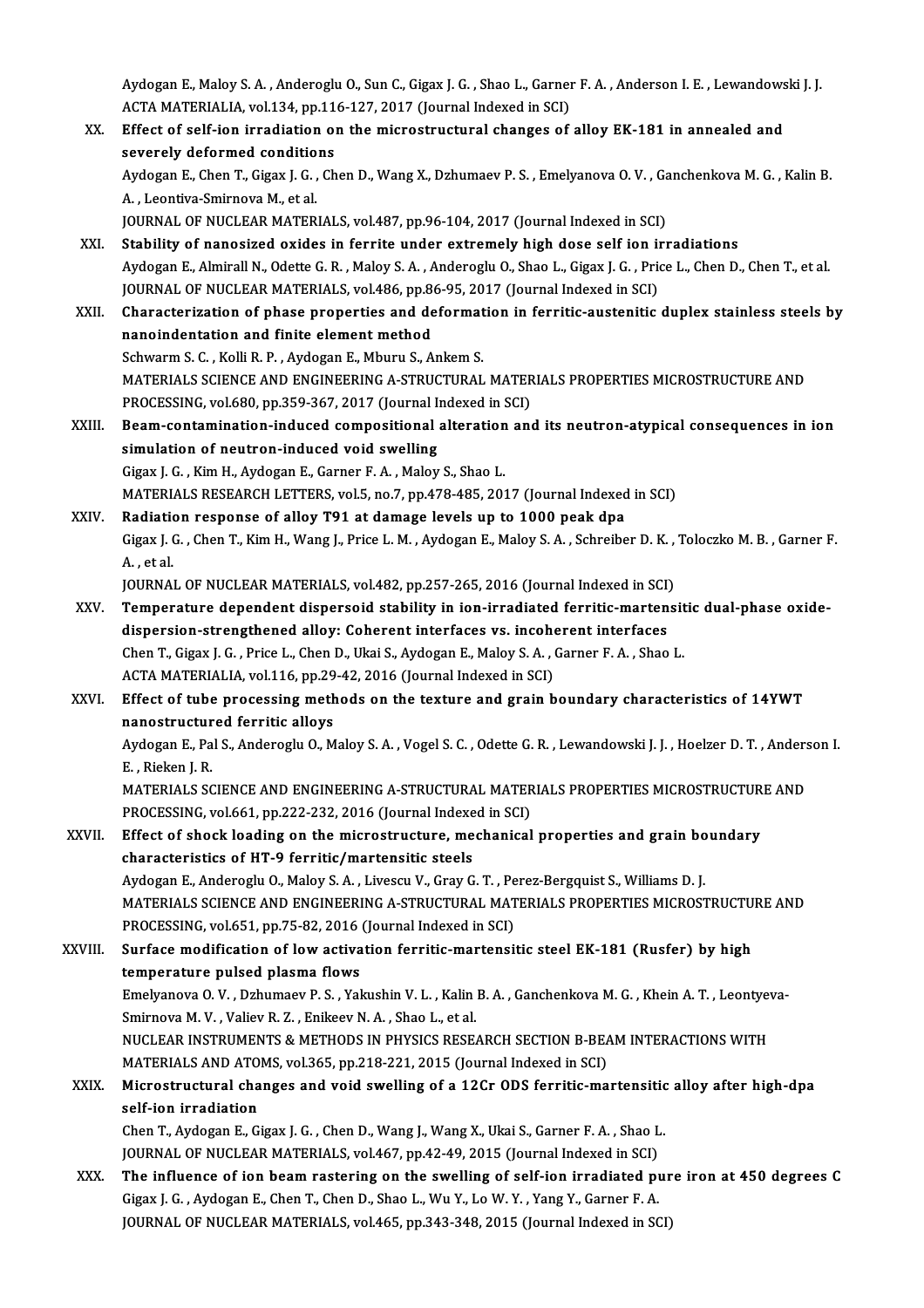XXXI. Morphology and magnetic properties of barium hexaferrite ceramics synthesized in x wt% NaCl-<br>(199 x) wt% KGL melten salte Morphology and magnetic pro<br>(100-x) wt% KCL molten salts<br>Avdogan E. Kava S. DERICIOČLUA

(100-x) wt% KCL molten salts<br>Aydogan E., Kaya S., DERİCİOĞLU A.F. Ceramics International, vol.40, pp.2331-2336, 2014 (Journal Indexed in SCI Expanded)

# Articles Published in Other Journals

- rticles Published in Other Journals<br>I. Development of advanced low N ferritic/martensitic steel for reactor applications<br>Ristama C Clarke A, Salah T, AVDOČAN CÜNCÖB E, Anderegiu O, Clarke K Riete Tubriencu in Other Journalis<br>Development of advanced low N ferritic/martensitic steel for react<br>Rietema C., Clarke A., Saleh T., AYDOĞAN GÜNGÖR E., Anderoglu O., Clarke K.<br>Transastians of American Nuclear Society, 20 Development of advanced low N ferritic/martensitic steel for reactor application<br>Rietema C., Clarke A., Saleh T., AYDOĞAN GÜNGÖR E., Anderoglu O., Clarke K.<br>Transactions of American Nuclear Society, 2018 (Refereed Journals Rietema C., Clarke A., Saleh T., AYDOĞAN GÜNGÖR E., Anderoglu O., Clarke K.<br>Transactions of American Nuclear Society, 2018 (Refereed Journals of Other Institutions)<br>II. Post irradiation examination of fast neutron irradiat
- Transaction<br>Post irra<br>facilities<br>Salah Tuk Post irradiation examination of fast neutron irradiated 14YWT tubes at nuclear sci<br>facilities<br>Saleh T., Krumwiede D., AYDOĞAN GÜNGÖR E., Quintana M., Romero T., Hosemann P., Maloy S.<br>Transastians of American Nuclear Seciet

facilities<br>Saleh T., Krumwiede D., AYDOĞAN GÜNGÖR E., Quintana M., Romero T., Hosemann P., Maloy S.<br>Transactions of American Nuclear Society, 2017 (Refereed Journals of Other Institutions)

# Refereed Congress / Symposium Publications in Proceedings

- efereed Congress / Symposium Publications in Proceedings<br>I. Radiation effects on HT9 tempered martensitic steels as a function of nitrogen content and<br>defermation rood congre<br>Radiation eff<br>deformation<br>AVDOČAN CÜN Radiation effects on HT9 tempered martensitic steels as a function of nitrogen content an<br>deformation<br>AYDOĞAN GÜNGÖR E., gigax j., Parker S., Clausen B., Brown D., Wang Y., Chancey M., Eftink B., Maloy S.<br>TMS 2019 10, 14 M deformation<br>AYDOĞAN GÜNGÖR E., gigax j., Parker S., Clausen B., Brown D., Wang Y., Chancey M., Eftink B., Maloy S.<br>TMS 2019, 10 - 14 March 2019
- AYDOĞAN GÜNGÖR E., gigax j., Parker S., Clausen B., Brown D., Wang Y., C<br>TMS 2019, 10 14 March 2019<br>II. Additively manufactured grade 91 steel for reactor applications<br>F<sup>erink B.</sub> Vega D. Vee V. Japish M. AYDOĞAN CÜNGÖB </sup> Eftink B., Vega D., Yoo Y., Janish M., AYDOĞAN GÜNGÖR E., Steckley T., Ortega M., Cady C., Lienert T., Maloy S.<br>TMS 2019, 10 - 14 March 2019 Additively manufactured gra<br>Eftink B., Vega D., Yoo Y., Janish<br>TMS 2019, 10 - 14 March 2019<br>Noutron innediation studies
- III. Neutron irradiation studies on 14YWT nanostructured ferritic alloys TMS 2019, 10 - 14 March 2019<br>Neutron irradiation studies on 14YWT nanostructured ferritic alloys<br>AYDOĞAN GÜNGÖR E., Martinez Saez E., Weaver J., gigax j., Shao L., Garner F., Maloy S.<br>TMS 2019, 10 - 14 March 2019 Neutron irradiation studies<br>AYDOĞAN GÜNGÖR E., Martinez<br>TMS 2019, 10 - 14 March 2019<br>Mianostrusture and mashani AYDOĞAN GÜNGÖR E., Martinez Saez E., Weaver J., gigax j., Shao L., Garner F., Maloy S.<br>TMS 2019, 10 - 14 March 2019<br>IV. Microstructure and mechanical properties of high dose self-ion irradiated nanostructured ferritic<br>allo
- TMS 2019, 10 14 March 2019<br>Microstructure and mechanical properties of hig<br>alloys produced by various processing methods<br>AYDOČAN CÜNCÖP E. Anderesiu O. Maley S. Shee L. Microstructure and mechanical properties of high dose self-ion irradiated nanostructured ferritic<br>alloys produced by various processing methods<br>AYDOĞAN GÜNGÖR E., Anderoglu O., Maloy S., Shao L., gigax j., Price L., Chen D alloys produced by various processing methods<br>AYDOĞAN GÜNGÖR E., Anderoglu O., Maloy S., Shao L.,<br>J., et al.<br>THERMEC 2018, 8 - 13 July 2018 AYDOĞAN GÜNGÖR E., Anderoglu O., Maloy S., Shao L., gigax j., Price L., Chen D., Odette R., Hoelzer D., Lewandowski
	-
- V. Radiation Effects on HT9 Tempered Martensitic Steels as a Function of Initial Dislocation Density THERMEC 2018, 8 - 13 July 2018<br>Radiation Effects on HT9 Tempered Martensitic Steels as a Function of<br>AYDOĞAN GÜNGÖR E., Clausen B., Brown D., Wang Y., Eftink B., Chen D., Maloy S.<br>TMS 2019, 11 - 15 March 2019 Radiation Effects on HT9 Te<br>AYDOĞAN GÜNGÖR E., Clausen<br>TMS 2018, 11 - 15 March 2018<br>Progress in Developing High AYDOĞAN GÜNGÖR E., Clausen B., Brown D., Wang Y., Eftink B., Chen D., Maloy S.<br>TMS 2018, 11 - 15 March 2018<br>VI. Progress in Developing High Dose Radiation Tolerant Ferritic Steels for Nuclear Applications<br>Maloy S. AYDOĞAN
- TMS 2018, 11 15 March 2018<br>Progress in Developing High Dose Radiation Tolerant Ferritic Steels for Nuclear Applications<br>Maloy S., AYDOĞAN GÜNGÖR E., Eftink B., Saleh T., Toloczko M., Byun T. S. , Lavender C., Odette R., Pr<br>Ma<br>al<br>Th Maloy S., AYDOĞAN GÜNGÖR E.,<br>al.<br>TMS 2018, 11 - 15 March 2018<br>Development of advanced le al.<br>TMS 2018, 11 - 15 March 2018<br>VII. Development of advanced low N ferritic/martensitic steel for reactor applications

- TMS 2018, 11 15 March 2018<br>Development of advanced low N ferritic/martensitic steel<br>Rietema C., Clarke A., Saleh T., Aydogan E., Anderoglu O., Clarke K.<br>2018 Transastions of the American Nuclear Sasisty, ANS 2019, Fl 2018 Transactions of the American Nuclear Society, ANS 2018, Florida, United States Of America, 11 - 15<br>November 2018, vol.119, pp.512-514 Rietema C., Clarke A., Saleh T., Aydogar<br>2018 Transactions of the American Nu<br>November 2018, vol.119, pp.512-514<br>Effect of processing mathods on t 2018 Transactions of the American Nuclear Society, ANS 2018, Florida, United States Of America, 11 - 1!<br>November 2018, vol.119, pp.512-514<br>VIII. Effect of processing methods on texture evolution and recrystallization studi
- November 2018, vol.119, pp.512-5<br>Effect of processing methods<br>nanostructured ferritic alloys<br>AVDOČAN CÜNCÖP E Vegel S. To Effect of processing methods on texture evolution and<br>nanostructured ferritic alloys<br>AYDOĞAN GÜNGÖR E., Vogel S., Takajo S., Maloy S., Yablinski C.<br>ICOTOM 18.5. - 10 Navambar 2017 nanostructured ferritic alloys<br>AYDOĞAN GÜNGÖR E., Vogel S., Takajo S., Maloy S., Yablinski C.<br>ICOTOM 18, 5 - 10 November 2017
- IX. Ion Irradiations and Microstructural Characterization of Optimized FeCrAl Cladding Tubes AYDOĞAN GÜNGÖR E., Weaver J., Maloy S., Wang Y., Mara N., ElAtwani O.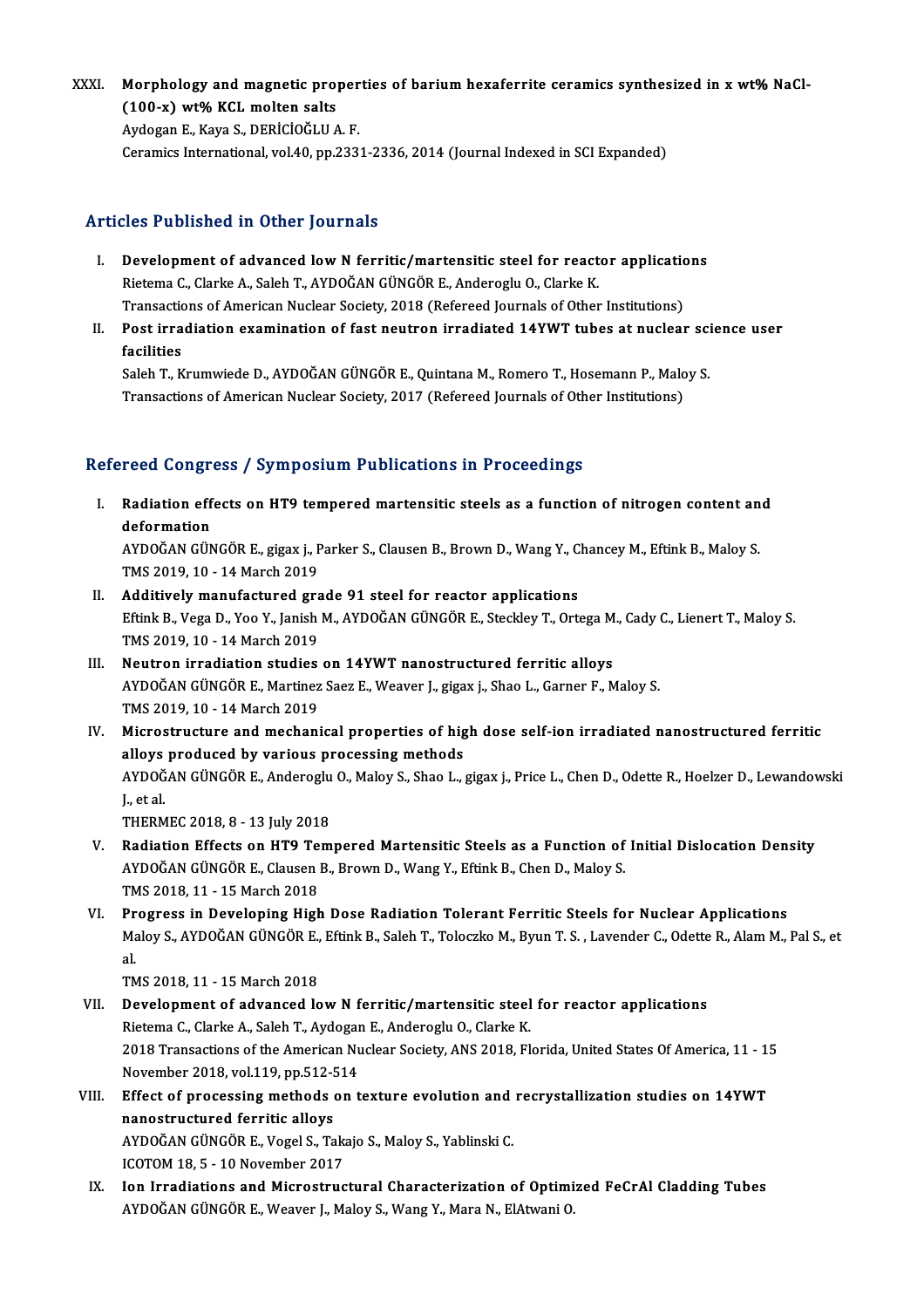SES2017,25 -28 July2017

- X. Stability of 14YWT nanostructured ferritic alloys under irradiation and thermal aging SES 2017, 25 - 28 July 2017<br>Stability of 14YWT nanostructured ferritic alloys under irradiation and thermal aging<br>AYDOĞAN GÜNGÖR E., Maloy S., Vogel S., Yablinski C., Anderoglu O., Almirall N., Odette R., Shao L., Garner F Stability of 14YWT nanostructu<br>AYDOĞAN GÜNGÖR E., Maloy S., Vo<br>TMS 2017, 26 - 02 February 2017<br>Post innodiation exemination e AYDOĞAN GÜNGÖR E., Maloy S., Vogel S., Yablinski C., Anderoglu O., Almirall N., Odette R., Shao L., Garner F<br>TMS 2017, 26 - 02 February 2017<br>XI. Post irradiation examination of fast neutron irradiated 14YWT tubes at nuclea
- TMS 2017<br>Post irra<br>facilities<br>Salah T-K Post irradiation examination of fast neutron irradiated 14YWT tubes at n<br>facilities<br>Saleh T., Krumwiede D., Aydogan E., Quintana M., Romero T., Hosemann P., Maloy S.<br>2017 Transastions of the American Nuclear Society, ANS 2

facilities<br>Saleh T., Krumwiede D., Aydogan E., Quintana M., Romero T., Hosemann P., Maloy S.<br>2017 Transactions of the American Nuclear Society, ANS 2017, California, United States Of America, 11 - 15 June<br>2017, vol.116, pp Saleh T., Krumwiede D., Aydogan E., Quintana M., Romero T., Hosemann P., Maloy S.

- XII. High dose self-ion irradiation studies on 14YWT nanostructured ferritic alloys 2017, vol.116, pp.394-395<br>High dose self-ion irradiation studies on 14YWT nanostructured ferritic alle<br>AYDOĞAN GÜNGÖR E., Maloy S., Anderoglu O., Almirall N., Odette R., Shao L., Garner F.<br>CAAPL 2016-20 October - 04 Nevemb High dose self-ion irradiation studies on<br>AYDOĞAN GÜNGÖR E., Maloy S., Anderoglu O., .<br>CAARI 2016, 30 October - 04 November 2016<br>Misrostrusture and Mosbanisal Proportia
- AYDOĞAN GÜNGÖR E., Maloy S., Anderoglu O., Almirall N., Odette R., Shao L., Garner F.<br>CAARI 2016, 30 October 04 November 2016<br>XIII. Microstructure and Mechanical Properties of High Dose Self-ion Irradiated Nanostructured CAARI<br>Micros<br>Alloys<br>A<sup>VDOČ</sup> Microstructure and Mechanical Properties of High Dose Self-ion Irradiated Nanostructured F<br>Alloys<br>AYDOĞAN GÜNGÖR E., Anderoglu O., Maloy S., gigax j., Price L., Chen D., chen t., Wang X., Garner F., Shao L.<br>TMS 2016 14 - 1

Alloys<br>AYDOĞAN GÜNGÖR E., Anderoglu (<br>TMS 2016, 14 - 18 February 2016<br>Effect of Tube Prosessing Meth AYDOĞAN GÜNGÖR E., Anderoglu O., Maloy S., gigax j., Price L., Chen D., chen t., Wang X., Garner F., Shao L.<br>TMS 2016, 14 - 18 February 2016<br>XIV. Effect of Tube Processing Methods on Microstructure and Mechanical Propertie

# TMS 2016, 14 - 1<br>Effect of Tube<br>Ferritic Alloys<br>AYDOČAN CÜNC Effect of Tube Processing Methods on M<br>Ferritic Alloys<br>AYDOĞAN GÜNGÖR E., Anderoglu O., Maloy S.<br>TMS 2016 14, 19 February 2016

Ferritic Alloys<br>AYDOĞAN GÜNGÖR E., Anderoglu O., Maloy S.<br>TMS 2016, 14 - 18 February 2016

- AYDOĞAN GÜNGÖR E., Anderoglu O., Maloy S.<br>TMS 2016, 14 18 February 2016<br>XV. Microstructure and Mechanical Property Evolution during Tube Processing of Oxide Dispersion<br>Strongthoned (ODS) Ferritis Steels TMS 2016, 14 - 18 February 2016<br>Microstructure and Mechanical Pro<br>Strengthened (ODS) Ferritic Steels<br>AVDOČAN CÜNCÖP E. Anderegiu O. Ma Microstructure and Mechanical Property Evolution during Tube Processing of Oxide Dispersion<br>Strengthened (ODS) Ferritic Steels<br>AYDOĞAN GÜNGÖR E., Anderoglu O., Maloy S., Vogel S., chen t., Shao L., Odette R., Hoelzer D., L Strengthened (ODS) Ferritic Steels<br>AYDOĞAN GÜNGÖR E., Anderoglu O., Ma<br>Anderson I., et al. AYDOĞAN GÜNGÖR E., Anderog<br>Anderson I., et al.<br>TMS 2015, 15 - 19 March 2015<br>Swalling Bosistance of Seyer TMS 2015, 15 - 19 March 2015
- XVI. Swelling Resistance of Several Variants of Ferritic Alloy EK-181 at High Doses During Self Ion<br>Irradiation Swelling Resistance of Several Variants of Ferritic Alloy EK-181 at High Doses During Self Ion<br>Irradiation<br>AYDOĞAN GÜNGÖR E., chen t., Chen D., gigax j., Wang X., Wei C., Shao L., Dzhumaev P., Emelyanova O., Ganchenkova<br>M.

I<mark>rradia</mark>t<br>AYDOĞA<br>M., et al.<br>TMS 201 AYDOĞAN GÜNGÖR E., chen t., C<br>M., et al.<br>TMS 2015, 15 - 19 March 2015<br>Bele ef Sheek Leeding and 4

M., et al.<br>TMS 2015, 15 - 19 March 2015<br>XVII. Role of Shock Loading and Annealing on the Microstructural and Mechanical Properties of F/M HT-9<br>Stoole TMS 20<br>Role o<br>Steels Role of Shock Loading and Annealing on the Micros<br>Steels<br>AYDOĞAN GÜNGÖR E., Anderoglu O., Maloy S., Coughlin D.<br>MPS Fell 2014, 20 Nevember, 05 December 2014

Steels<br>AYDOĞAN GÜNGÖR E., Anderoglu O., Maloy S., Coug<br>MRS Fall 2014, 30 November - 05 December 2014<br>Formation Kinotics, Marnbelasy and Masneti

# AYDOĞAN GÜNGÖR E., Anderoglu O., Maloy S., Coughlin D.<br>MRS Fall 2014, 30 November - 05 December 2014<br>XVIII. Formation Kinetics, Morphology and Magnetic Properties of BaHF Ceramics Synthesized in x wtNaCl-<br>(100 F) ut KGl Mo MRS Fall 2014, 30 November - (<br>Formation Kinetics, Morpho<br>(100-x) wt KCl Molten Salts<br><sup>Vous S.</sup> AVPOČAN CÜNCÖB E. L Formation Kinetics, Morphology and Magne<br>(100-x) wt KCl Molten Salts<br>Kaya S., AYDOĞAN GÜNGÖR E., DERİCİOĞLU A. F.<br>Advanced Materials Werld Congress (AMWC) 16 (100-x) wt KCl Molten Salts<br>Kaya S., AYDOĞAN GÜNGÖR E., DERİCİOĞLU A. F.<br>Advanced Materials World Congress (AMWC), 16 September - 19 June 2013<br>Processing Characterization of Textured Barium Ferrite Coremics

Kaya S., AYDOĞAN GÜNGÖR E., DERİCİOĞLU A. F.<br>Advanced Materials World Congress (AMWC), 16 September - 19 June 201<br>XIX. Processing Characterization of Textured Barium Ferrite Ceramics<br>Kaya S., AYDOĞAN GÜNGÖR E., DERİCİOĞLU

Advanced Materials World Congress (AMWC), 16<br>Processing Characterization of Textured Ba<br>Kaya S., AYDOĞAN GÜNGÖR E., DERİCİOĞLU A. F.<br>IMMC 2012-12-15 Sentember 2012 IMMC2012,13 -15 September 2012

Kaya S., AYDOĞAN GÜNGÖR E., DERİCİOĞLU A. F.<br>IMMC 2012, 13 - 15 September 2012<br>XX. Developing Pathways for Bioinspired Bulk Nano-Laminar Composites<br>AVDOĞAN CÜNGÖR E. DERİCİOĞLU A. E IMMC 2012, 13 - 15 September 2012<br>Developing Pathways for Bioinspire<br>AYDOĞAN GÜNGÖR E., DERİCİOĞLU A. F.<br>Junier Euremet 2010, 26 - 20 July 2010 De<mark>veloping Pathways for Bioinspire</mark><br>AYDOĞAN GÜNGÖR E., DERİCİOĞLU A. F.<br>Junior Euromat 2010, 26 - 30 July 2010 Junior Euromat 2010, 26 - 30 July 2010<br>Scientific Refereeing

Scientific Refereeing<br>JOURNAL OF NUCLEAR MATERIALS, SCI Journal, October 2020<br>JOURNAL OF NUCLEAR MATERIALS, SCI Journal, Sontomber 201 BETETTING NETETEETING<br>JOURNAL OF NUCLEAR MATERIALS, SCI Journal, October 2020<br>JOURNAL OF NUCLEAR MATERIALS, SCI Journal, September 2020